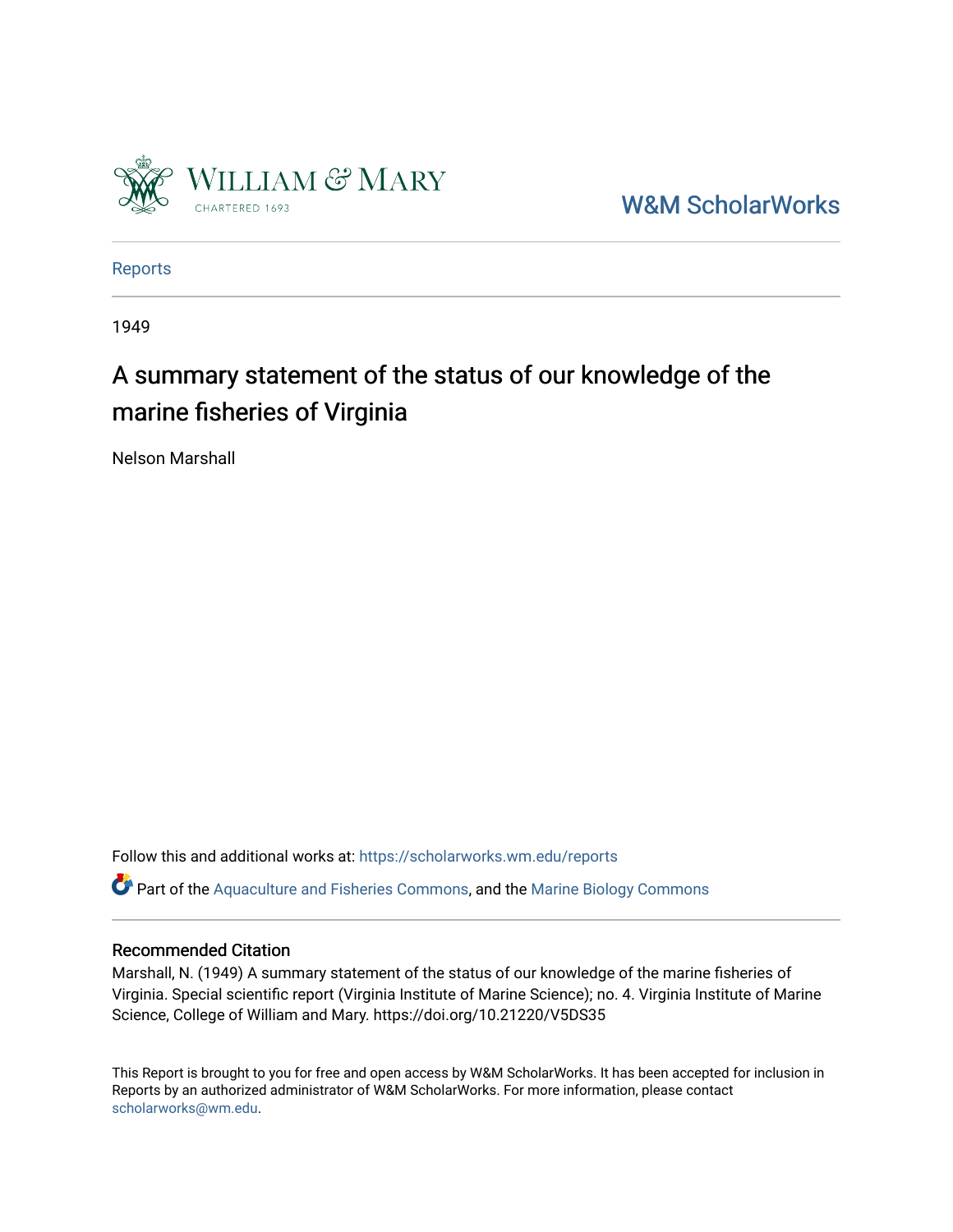#### A SUMMARY STATEMENT OF THE STATUS OF OUR KNOWLEDGE OF THE MARINE FISHERIES OF VIRGINIA

by Nelson Marshall  $\iota$ 

Fisheries research on Chesapeake Bay to date has concentrated on securing pertinent facts directly relating to the more important species. For this reason it is *well* to review the status of our knowledge on a species by species basis.

•

## Oyster

We now know the general life history of the oyster and we understand the gross aspects of ita habitat requirements. We know the vital role of oyster shell as a cultch for the early pelagic (drifting) stages to set on and, from accumulated data and observations, there is no doubt that existing oyster fishing practices often remove this shell in such quantities as to destroy natural rocks. It becomes necessary, therefore, to develop very active shell repletion programs if the natural productive conditions are to be restored.

Where, when, and under what conditions various aspects of natural  $re$ production take place must be well understood if expanded repletion efforts are to be effective. Several research laboratories along the coast are studying ecological and physiological aspects of this. Many features of this production question vary with the area involved; consequently the Virginia Fisheries Laboratory is concentrating on specific, representative local situations in the James, York and Rappahannock rivers. To tie such specific studies into a comprehensive repletion program, a complete examination of all the natural grounds is in order. Such an examination has never been undertaken.

Nothing appreciable is known about the heredity and the selective breeding potentialities of any marine fisheries forms. This gap in our knowledge seems especially important with respect to oysters for several reasons:  $(1)$  our cull laws result in removing the larger oysters, leaving the runts for reproduction -an anti-selective practice common to many of our fisheries regulations,  $(2)$  there are foreign species and outside strains that might do very well if introduced into Virginia'waters as pure stocks or as hybrids, and (3) the aquiculture practices of our private oyster planters would enable them to utilize.findings along these lines.

#### Blue Crab

The life history of this species is rather well known and, from circumstantial evidence, we have a general idea of its migration. We must recognize, however, that certain gaps in this information are so significant that many basic concepts may need revision should fact prove different from assumption. We know

Report to the Fisheries Research Committee of the Advisory Council on the Virginia Economy.

Special Report of the Virginia Fisheries Laboratory, No.  $4$ .

LIBRARY OF THE **VIRGINIA FISHERIES** LABORATORY

VIMS<br>SH.  $1 V^{\text{L}}$  $\mu$ o, 4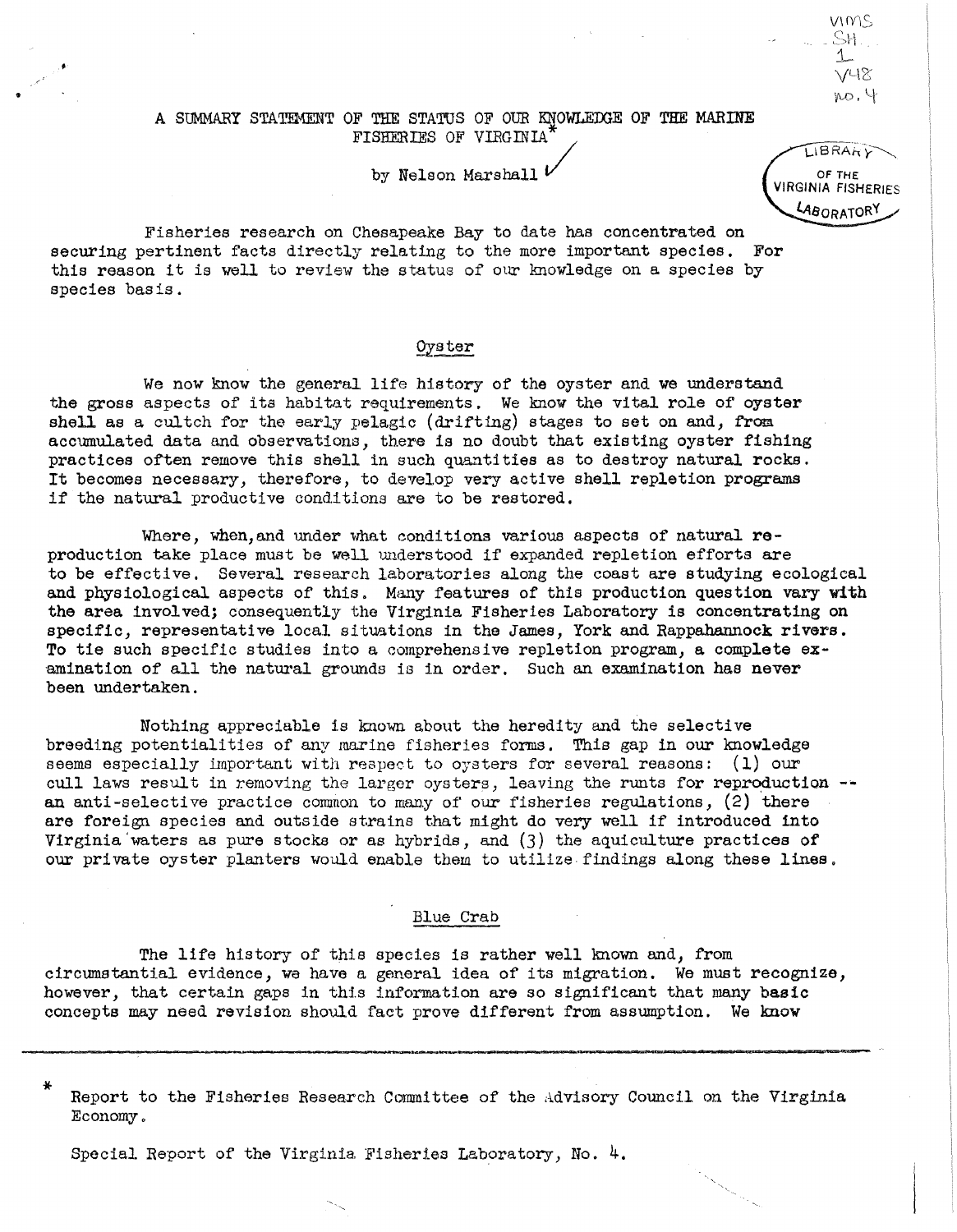of the spawning that takes place at the mouth of the Bay but do not know whether this represents the center or just the edge of the breeding grounds and, whereas we know most of the developmental history, it is believed that there is a fifth larval stage yet to be determined. Finally, most of our thinking on Blue Crabs rests on the assumption that the Chesapeake Bay population is an entity in itself; yet it is possible that there are several populations involved and there may be marked continuity with populations from the north and south.

The most significant recent study relative to the Blue Crab is that by Pearson  $(1948)^*$  This study indicates a lack of correlation between the parent stock and the success of the generation it produces. It elaborates on a negative correlation between the stream flow at Cartersville on the James River during the breeding season and the success of the generation of Blue Crabs being hatched at that time. This suggests important relationships between hydrographic conditions (perhaps the salinity in the larval range) and survival. Though Pearson's study is inconclusive, it has stimulated the present cooperative studies on sampling the abundance of Blue Crabs and it has been the key-note<sup>\*\*</sup> in the creation of the Chesapeake Bay Institute for studying the hydrography of the Chesapeake Bay.

#### Shad

The spring spawning activity in freshwater is well known. The youngof the-year leave for the sea the following fall, return to the Bay some years later, and migrate up river for spawning. That the individual fish migrates to the stream of its avigin is assumed but not clearly established. In addition there is some evidence that shad migrating up the Bay to Maryland rivers don't even venture into the shallow Bay margins till they pass the Virginia area and near their parent-stream destinations. It is usually suggested that the adults return annually but that the young shad spend from 3 to 4 years at sea prior to this return to the Bay (an interval based on about three tag returns on North Carolina fish). Where the shad go when at sea is unknown. Large schools have been found recently in the Gulf of Maine and several shad tagged there have been recovered in Virginia.

The U.S. Fish and Wildlife Service has reported recently that overfishing has been the cause of shad depletion in Virginia. The conclusion cannot be widely accepted in scientific circles until the data and reasoning on which it is based are released for review.

Pearson, John C., 1948. Fluctuations in the Abundance of the Blue Crab in Chesapeake Bay. Research Report 14, U.S. Fish and Wildlife Service. 26 pp.

备业 This is a real tribute to Mr. Pearson who, rather than recognizing this "silver lining," has been disturbed by questions raised relative to his conclusions.

\*\*\* This suggests a weakness in fisheries research to date. To satisfy public demand conclusions have been released frequently without supporting data. The growth of the fisheries research field is automatically checking this for, as more scientists enter the field, the cross checking type of scientific activity inevitably increases.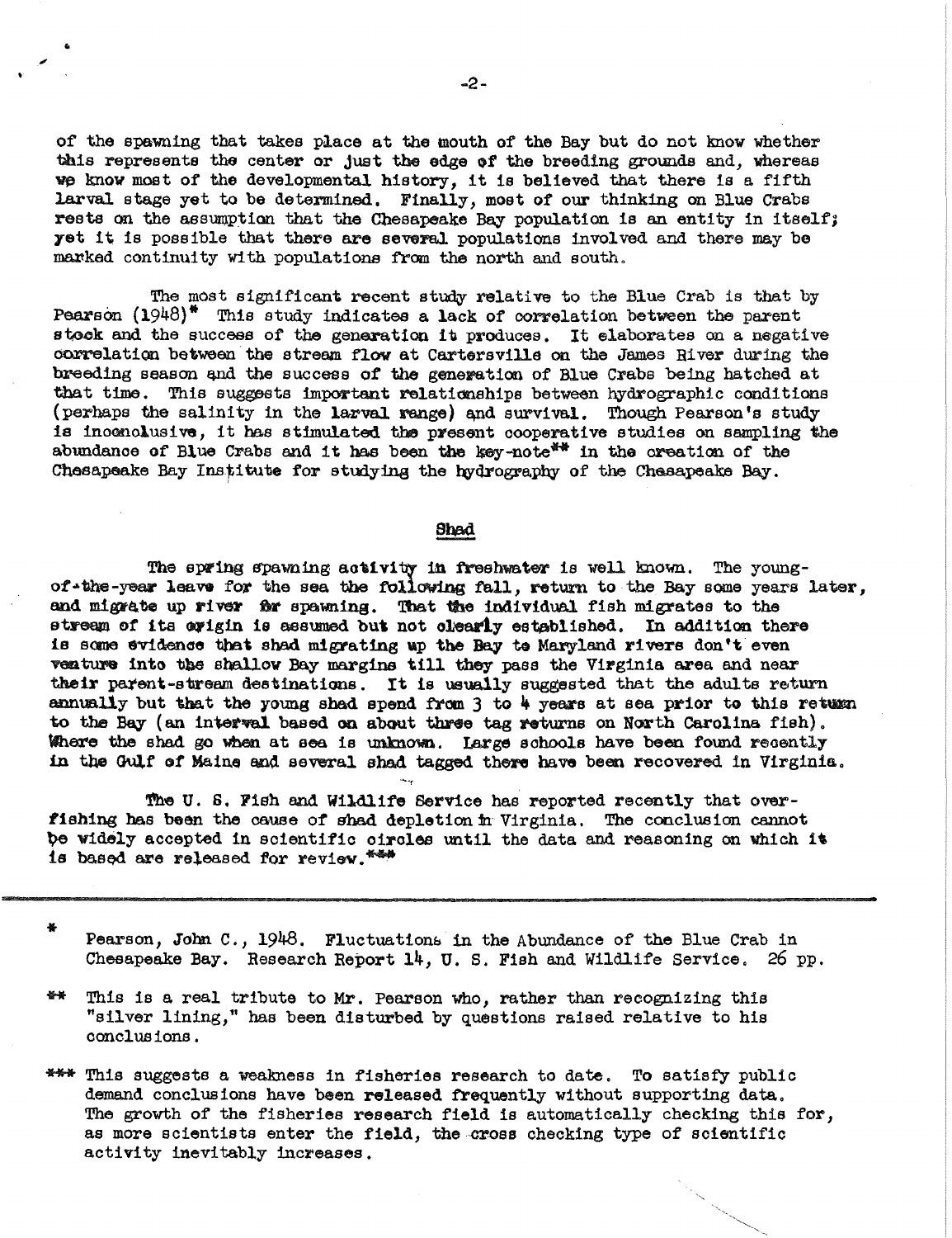Shad hatcheries have been operated with greater and lesser enthusiasm for a good many years. There is no evidence that their output has influenced abundance one way or another. This is as would be expected when one considers that the 80 million fry constituting a good hatchery output is equivalent to the reproductive capacity of relatively few shad.

#### Rock

The life history, habitat requirements, and migration of the rock are rather well known. As with the Blue Crab, studies to date suggest that environmental conditions influencing the early developmental stages have an important effect on abundance.

### Crosker

Very little is known of this important species except its age and length at spawning. It is generally assumed that it is one of the many species that migrate to the North Carolina Cape regions in mid-winter, then back into the Bay and rivers in summer. We do not know where it spawns.

#### Other Fishes

Generally speaking, the published facts relating to other species are less complete than for the leading forms already mentioned. Hildebrand and Schroeder (1928)\* assembled, in "The Fishes of Chesapeake Bay", an excellent summary of the life history facts that have been accumulated.

One characteristic of all the studies to date is that they have probed into the life histories of the individuals of species but have seldom studied the life history of a population, as is being done in the more advanced freshwater studies. The past work is the first step and has probably been the most efficient expenditure of effort, personnel, and finances in view of the lack of catch statistics and other pertinent population data. To illustrate the contrast between knowing the individual and knowing the population, let me point out that, whereas we now know that an average Rock spawns when it reaches a total length of 22 inches, we don't know what proportion of the Rock population reaches this size.

#### General

Little is known of the environment in general. This is an extremely important gap because it is clear that the basic conditions hold the key to production in any system. Actually the accumulated physical-chemical data, though scattered and taken for diverse uses, are likely to give a more useful picture than generally anticipated when brought together into a comprehensive whole.

Hildebrand, S. F. and W. C. Schroeder, 1928. Fishes of Chesapeake Bay. Bull. U. S. Bur. Fish.,  $1927, 43(1)$ : 1-366.